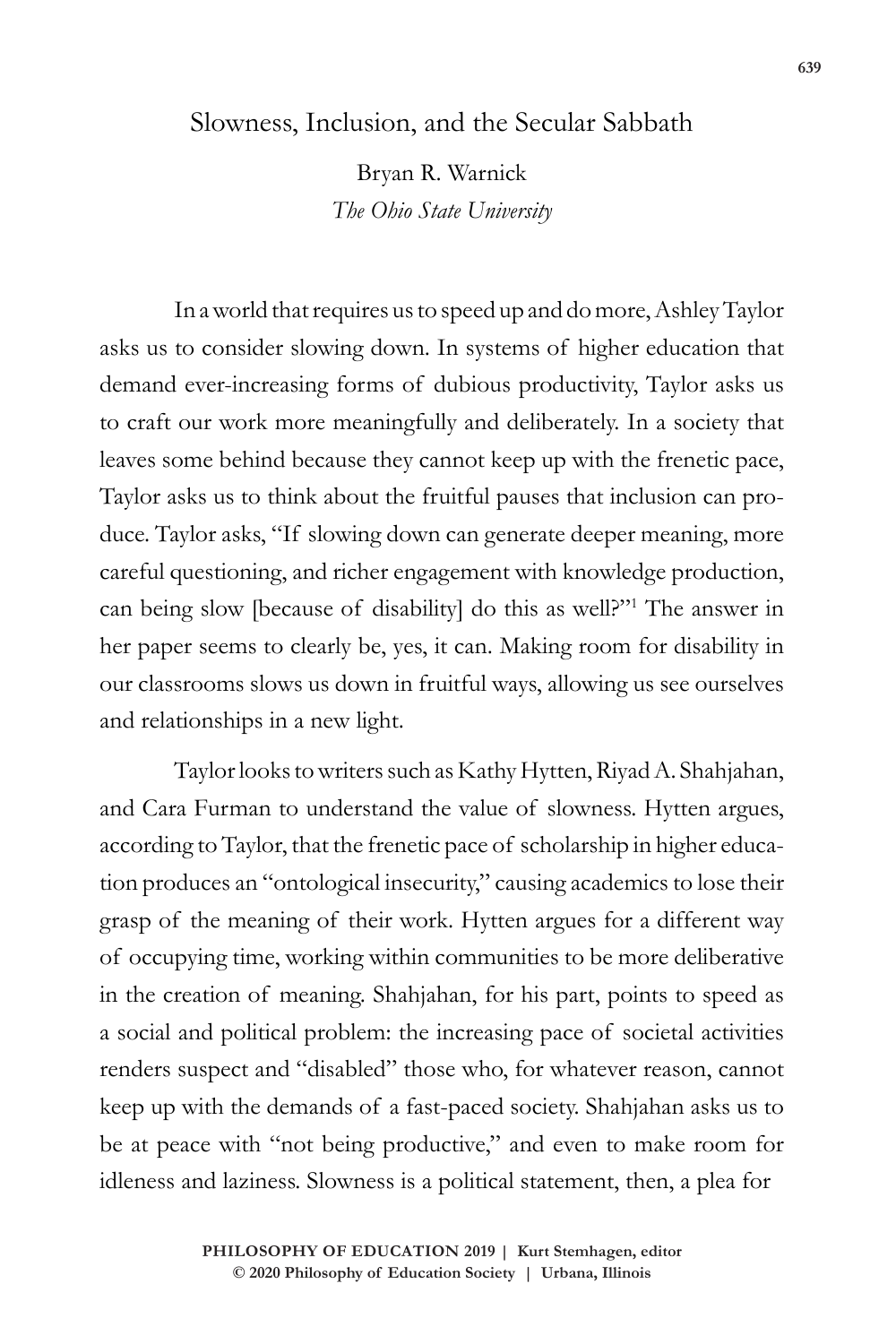inclusion. Cara Furman, according to Taylor, focuses on the pace of teaching, and how speed and busyness corrupt the process of seeing and knowing the students who sit in our classrooms. She calls for "Stopping Time," moments to listen and to understand how students are making sense of things.

Taylor's contribution lies in describing some of the productive possibilities of including those with disabilities in mixed classrooms and connecting these possibilities to the slowness literature. She describes her own teaching efforts in an inclusive class that mixes students labelled with a disability with those who aren't so labeled. Using her journal, she highlights some of benefits she sees in the type of slowness that this class produces. She notes, for example, that we often use words we do not understand in our frenetic classrooms, and slowing down gives us the time to define and conceptualize more clearly. She describes how non-labeled students have to think carefully about their own notions of productivity, reflecting on how these notions can sometimes play a role in excluding labelled students. She describes a different flow of conversation that, while perhaps less efficient in the traditional sense, allows new possibilities to emerge. The differences in the classroom introduce speed bumps, allowing the travelers in Taylor's class to be more reflective and observant of the world passing by.

I agree with Taylor both about the benefits of slowness and about the benefits of the type of slowness produced by inclusion. I want to build on Taylor's work by tying it to a different tradition: the religious notion of Sabbath-keeping. Theologian Walter Brueggemann reads Sabbath-keeping as an act of resistance against systems of productiveness and commodification.<sup>2</sup> His reading of Exodus 5 paints the Egyptian Pharaoh as a demanding taskmaster, a "hard-nosed production manager," demanding more and more bricks with less and less straw.<sup>3</sup> The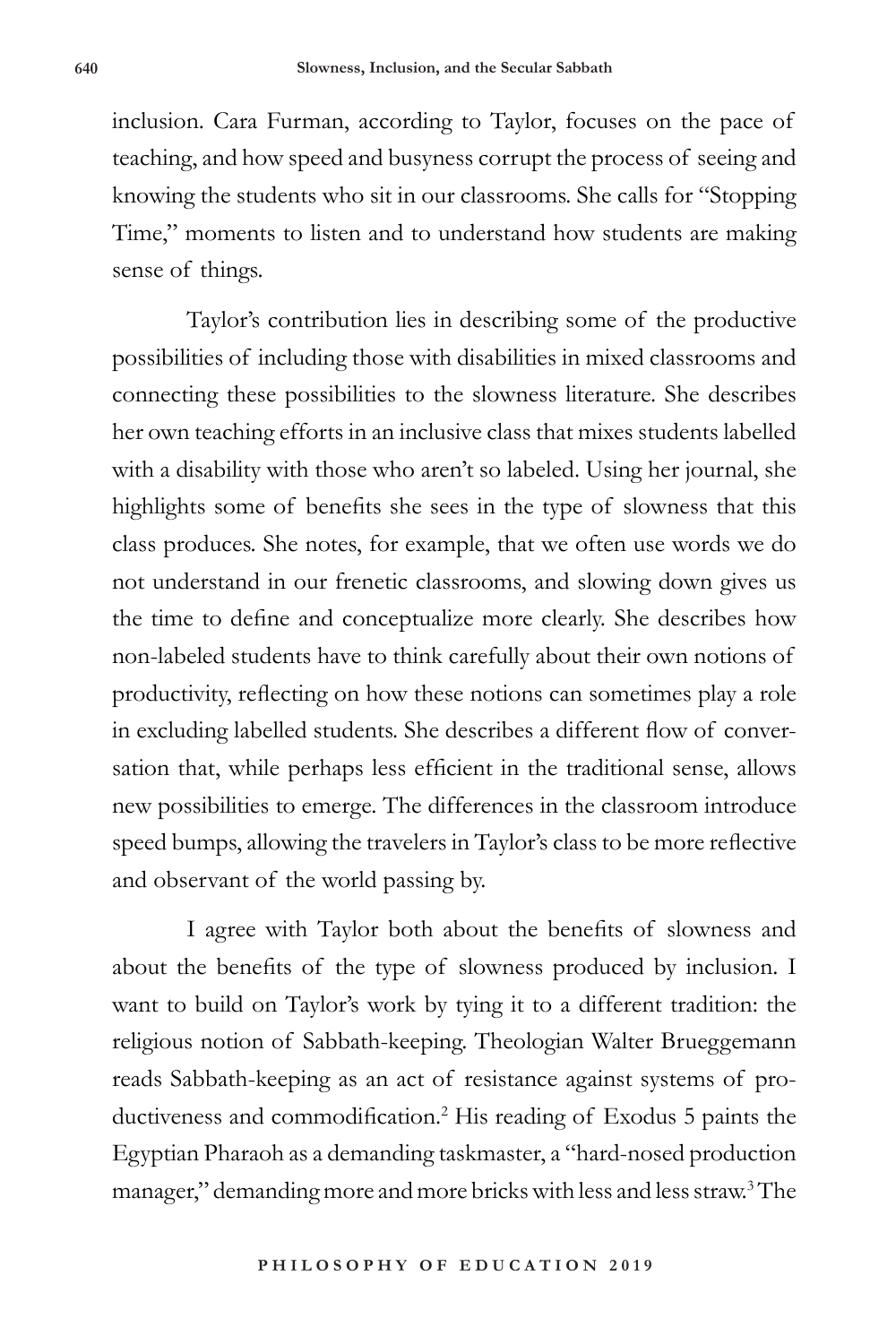taskmaster's desire for wealth would not permit rest within the economic domain. The Sabbath is then instituted among the former Hebrew slaves as a day of rest, counteracting the demands of the production economy, a reminder that people are not reducible to what they contribute to wealth. "The Sabbath," he writes, "is an acknowledgement that … people in the world are not commodities to be dispatched … in service of the command economy."4 We, like the Hebrew slaves, are caught in a world of "not enough" and of "greater effort required" – a desire for "an ultimate reality of total satiation that is no reality at all."5 He continues, "Sabbath-keeping is a way of making a statement of peculiar identity amid a larger public identity, of maintaining and enacting a counter-identity that refuses 'mainstream' identity, which itself entails anti-human practice and the worship of anti-human gods."6 As such, Sabbath is an act of resistance against the anxiety that comes with the insatiable demands of the market, the demands to work longer and harder to achieve market success. Moreover, Sabbath-keeping is an act of resistance against the coercive system of the market and the inequality the production and consumption produce: "In a social system [defined by production and consumption] everyone is coerced to perform better – produce more, consume more – be a good shopper! Such valuing, of course, produces 'haves' and 'have-nots,' significant and insignificant, rich and poor, people with access and people denied access."<sup>7</sup> An emphasis on productivity creates social dynamics of competition and inequality.

A key connection to Taylor's work comes as Brueggemann posits the Sabbath as a symbol of inclusiveness. He points to biblical passages where Sabbath keeping is a criterion – sometimes the only criterion – of group identity and membership. The community is to be open to foreigners and eunuchs, for example, but the condition is that they keep the Sabbath. Why would that be so? Brueggemann writes, "This is because Sabbath represents a radical disengagement from the producer-consumer rat race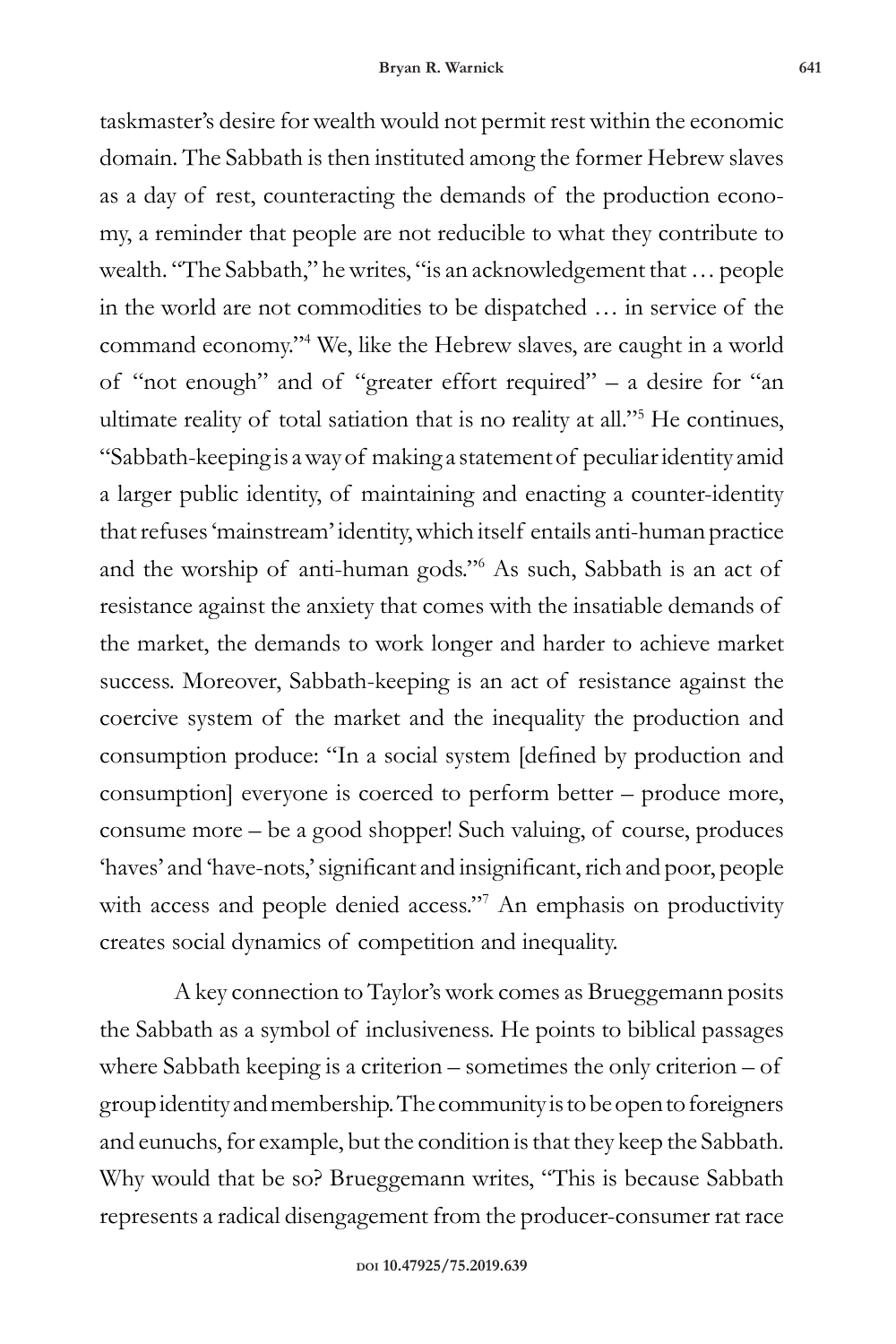of the empire. The community welcomes members of any race or nation, any gender or social condition, so long as the person is defined by justice, mercy, and compassion, not competition, achievement, production, and acquisition."8 Sabbath keeping, then, is a way to recognize human dignity beyond market competition, and recognition of this dignity becomes the criterion for community inclusion.

I bring this up not because I think we should impose Sabbath keeping; rather, Brueggemann's work highlights the link between rest and slowness, inclusiveness and equality. Taylor's argument is that inclusion can create a type of productive slowness in education, where norms of speed, productivity, pacing, and deadlines can all be challenged. We might also want to approach the issue from the other end, as Brueggemann does, and think about how slowness creates the groundwork for inclusion. One way this happens we have already seen. A society focused on speed and productivity tends to marginalize those who cannot "keep up." Slowness reaffirms the value and dignity of such individuals.

This seems true, as far as it goes. But how else might this happen? First, I think slowness allows for a peace of mind, an environment less filled with anxiety, stress, and even dread. An environment of this sort has an effect on human relationships. Racing the clock, one has little time to look around, to notice the world, to form meaningful relationships. Oscar Wilde wrote in his essay, "The Decay of Lying," that "to look at a thing is very different from seeing a thing. One does not see anything until one sees its beauty. Then, and then only, does it come into existence."9 Slowness allows us to move beyond seeing to looking, and looking leads to appreciation, and appreciation leads to inclusion. Second, an emphasis on productivity leads to status inequality and competition, working against human relationships. People, after all, have different gifts and talents, and will produce at different levels. In a society that values productivity,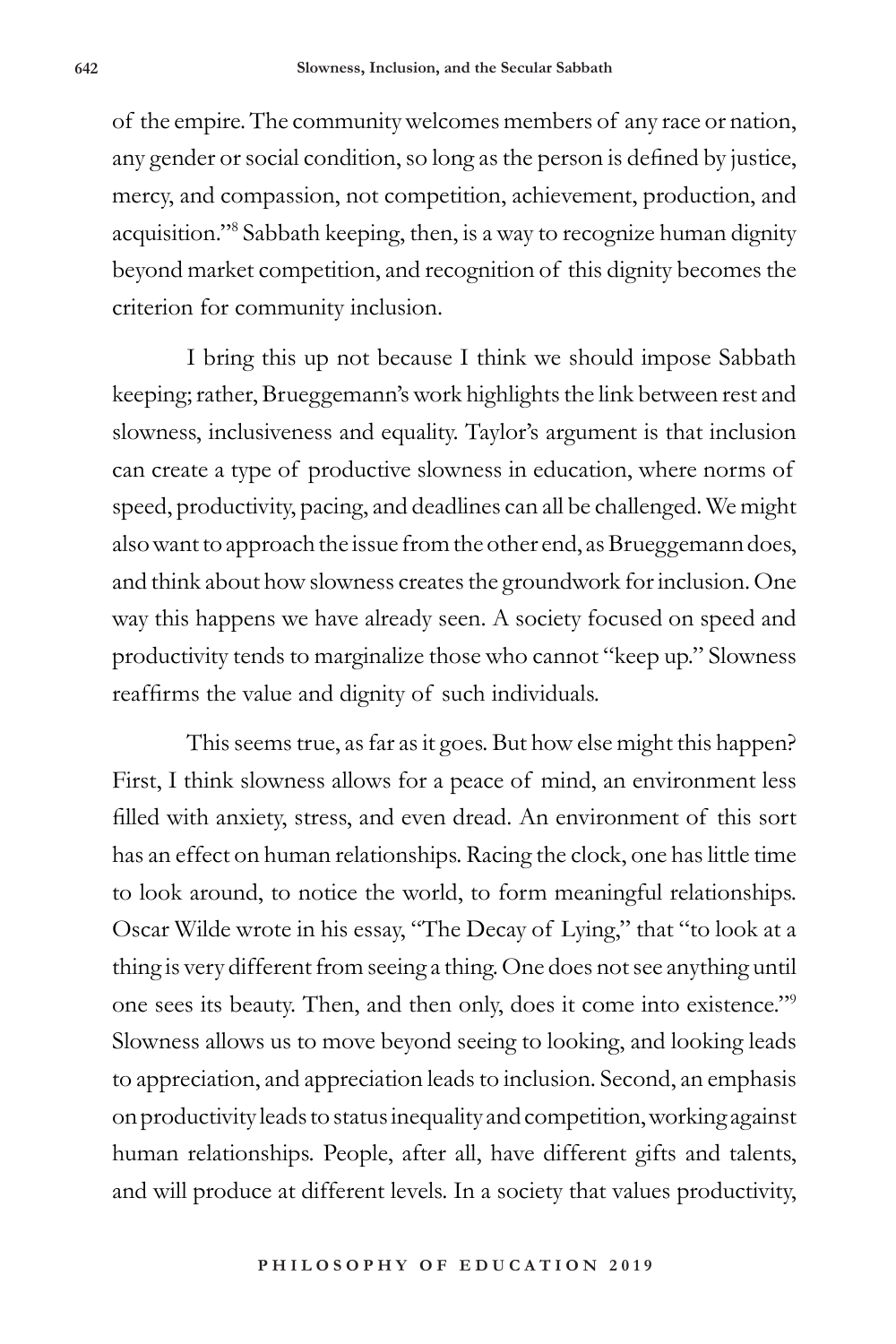therefore, individuals themselves will be valued differently. When we give up on the drive of productivity, we achieve a new way of understanding one another, not on terms what they produce, but in terms of who they are. Third, slowness creates its own set of virtues, which tend to connect people. Here, I am thinking of virtues that are more reflective than active, virtues like remembrance and gratitude. These are the sort of virtues that only arise when one has time to think, to consider the place of one's life in the world and how one has loved and been loved. They demand slowness. Taylor, in the end, is on to something important: inclusion can create a productive slowness. At the same time, we might want to consider the converse: the slowness that can create inclusion.

One last question concerns where notions of human striving and effort fit into this picture. Surely, while we value slowness, we should also value effortful human activity – human beings being driven by what William James calls the "strenuous mood."10 This is where the ancient Sabbath traditions might inform modern thinking about slowness. In those traditions, rest and slowness exist in a rhythm with work, productivity, and the strenuous mood. Perhaps, in the end, this rhythm is the best of both worlds: human striving, but held in check by moments of reflectiveness, opening space to question the meaning of what we are striving for. It seems to me that Taylor's class exemplifies this rhythm, a rhythm between slowness and effort, between reflection and the strenuous mood.

- 5 Ibid., 13.
- 6 Ibid., 21.

 1 Ashley Taylor, "Slow(ed): Lessons on Slowness within Projects of Inclusivity," *Philosophy of Education* (2019).

<sup>2</sup> Walter Brueggemann, *Sabbath as Resistance* (Louisville, KY: Westminster John Knox Press, 2017).

<sup>3</sup> Ibid., 3.

<sup>4</sup> Ibid., 6.